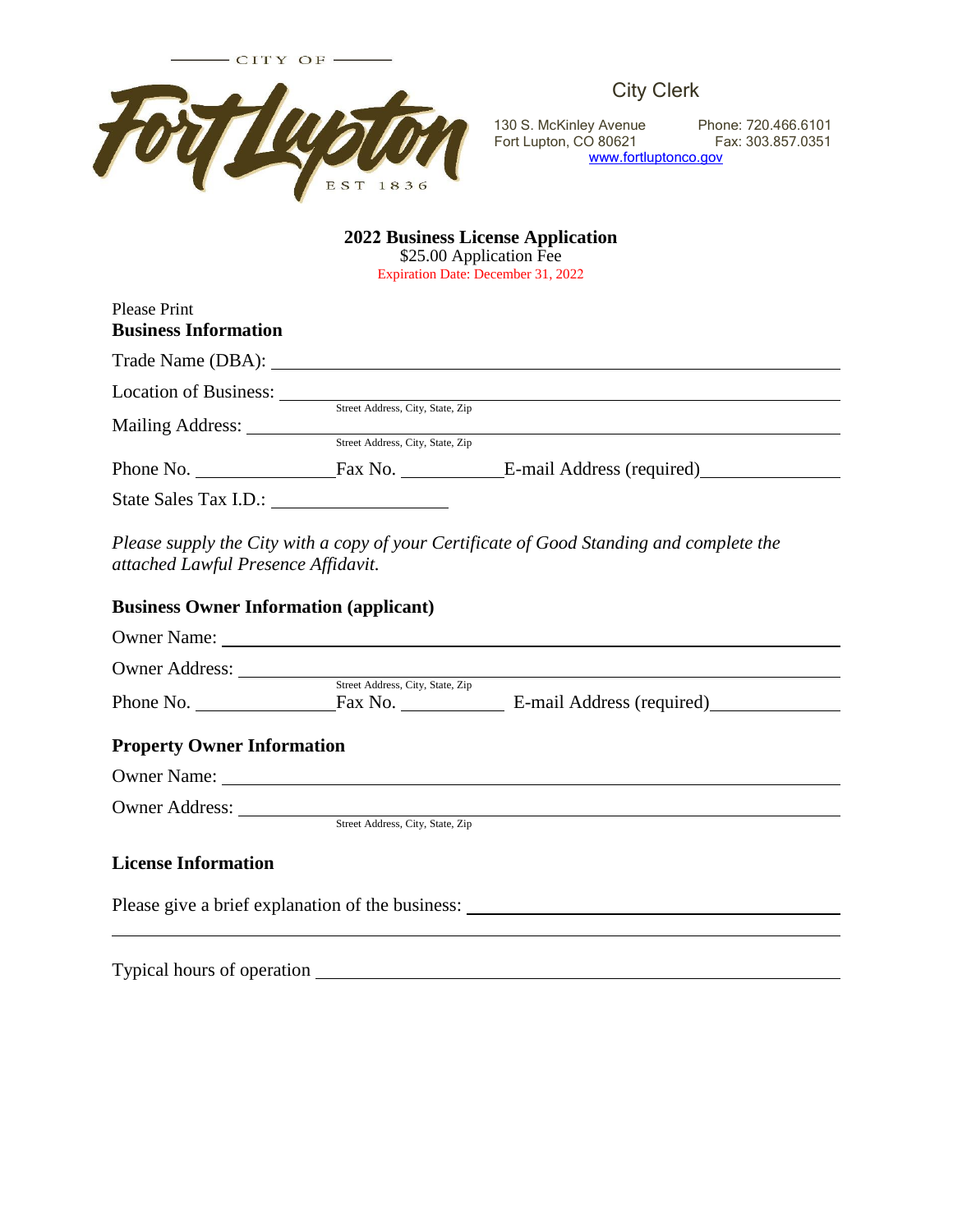*The following questions pertain to those businesses located within the City limits. If your business isn't located within the City limits, please proceed to the next page.* 

Will alcohol be sold at the location? \_\_\_\_\_\_ Yes \_\_\_\_\_\_ No

Is this a home based business? \_\_\_\_\_\_\_ Yes \_\_\_\_\_\_\_ No If yes, please complete a Home Occupation Application. Contact info/link to obtain application: <http://www.fortlupton.org/DocumentCenter/View/3620>

Type of Business: Retail \_\_\_ Manufacturing \_\_\_ Service \_\_\_ Warehouse \_\_\_ Office \_\_\_\_ Other (please describe) \_\_\_\_\_\_\_\_\_\_\_\_\_\_\_\_\_\_\_\_\_\_\_\_\_\_\_\_\_\_\_\_\_\_\_\_\_\_\_\_\_\_\_\_\_\_\_\_\_\_\_\_\_

Total size square feet of building.

What is the Zoning for this Business location (please contact the Planning Department with questions 720.466.6128)?

Is this a new business to the City of Fort Lupton OR a new location within the City limits? Date business opened at this location

Total number of parking spaces on-site \_\_\_\_\_\_ Handicap Parking spaces \_\_\_\_\_ How many "other" parking spaces \_\_\_\_\_\_

Number of Employees Full Time Part Time

Will there be any new construction (remodeling or addition to the building) associated with this business? \_\_\_\_\_\_ Yes \_\_\_\_\_\_ No (Please contact the Building Department to verify whether you need a permit for modification to your location 720.466.6107).

If so please describe

Will there be a new sign or temporary sign(s) associated with the business? \_\_\_\_ Yes \_\_\_\_\_ No

\_\_\_\_\_\_\_\_\_\_\_\_\_\_\_\_\_\_\_\_\_\_\_\_\_\_\_\_\_\_\_\_\_\_\_\_\_\_\_\_\_\_\_\_\_\_\_\_\_\_\_\_\_\_\_\_\_\_\_\_\_\_\_\_\_\_\_\_\_\_\_\_\_\_\_\_\_\_ \_\_\_\_\_\_\_\_\_\_\_\_\_\_\_\_\_\_\_\_\_\_\_\_\_\_\_\_\_\_\_\_\_\_\_\_\_\_\_\_\_\_\_\_\_\_\_\_\_\_\_\_\_\_\_\_\_\_\_\_\_\_\_\_\_\_\_\_\_\_\_\_\_\_\_\_\_\_

Note that the City's lighting code limits illumination of exterior lighting to one hour before opening and to one hour after business closing.

Please be advised that there are specific regulations regarding signs in the City of Fort Lupton. See Article 7 of the Fort Lupton Municipal Code for details, online at <http://www.fortlupton.org/405/Zoning>

Will there be overweight vehicles used in conjunction with the business? \_\_\_\_\_ Yes \_\_\_\_\_ No. (Please be advised that overweight vehicles require permits issued by Public Works Department.)